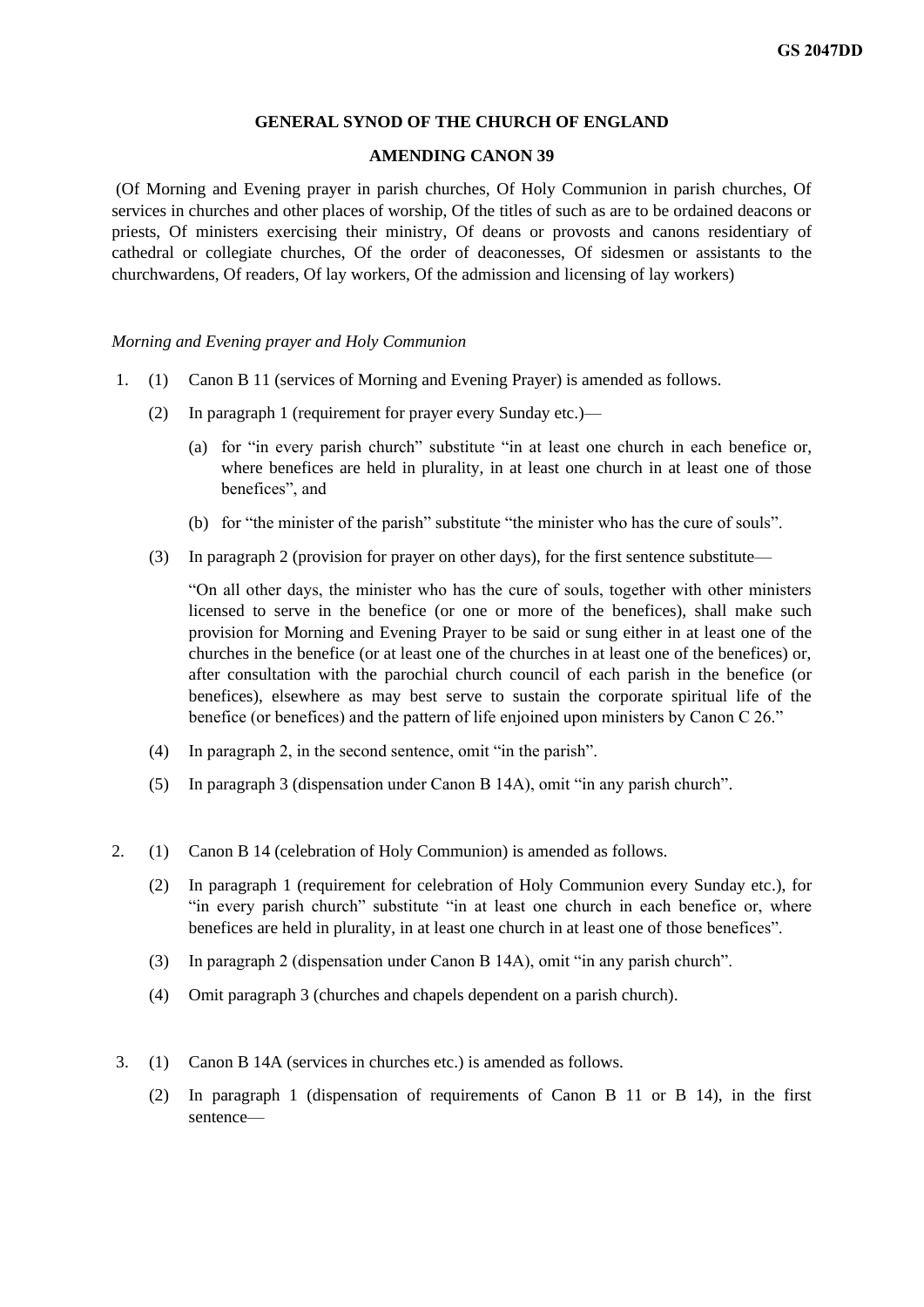- (a) omit "in any parish church" in each place it appears,
- (b) in each of paragraphs (a) and (b), for "the minister and the parochial church council" substitute "the minister who has the cure of souls and the parochial church council of each parish in the benefice".
- (3) In paragraph 1, in the second sentence—
	- (a) for the words from the beginning to "as the case may be" substitute "In giving an authorization under this paragraph, the person or persons doing so", and
	- (b) omit paragraph (i) and the following "; and".
- (4) Omit paragraph 2 (case of benefices held in plurality).
- (5) Omit paragraph 3 (parish centres of worship).
- (6) In paragraph 4 (directions by bishop as to services to be held or not to be held)—
	- (a) after "The bishop of a diocese may", insert ", subject to Canons B 11 and B 14 and the preceding paragraphs of this Canon,",
	- (b) omit "which is not a parish church", and
	- (c) for "section 29 of the Pastoral Measure 1983" substitute "section 43 of the Mission and Pastoral Measure 2011".

## *Ordination of deacons and priests*

- 4. In Canon C 5 (titles of those to be ordained), for paragraph 1 (requirement to exhibit certificate of provision of office) substitute—
	- "1. A bishop may admit a person into holy orders only if, subject to paragraphs 2 and 3, the bishop is satisfied that the person is to be provided with an office to be held under Common Tenure in the bishop's diocese."

## *Ministers exercising ministry*

- 5. (1) Canon C 8 (ministers exercising ministry) is amended as follows.
	- (2) In paragraph 2 (requirement for authority to officiate), in paragraph  $(a)$ 
		- (a) after "to minister within their church or chapel" insert "—
			- (i) except in a case within paragraph (ii),",
		- (b) after "the bishop or other Ordinary," insert "or
			- (ii) in the case of a minister who is instituted to a benefice in that diocese or admitted to serve within that diocese by licence under the hand and seal of the bishop and who is not subject to a direction under paragraph 4A, for an indefinite period and without reference to the bishop or other Ordinary,", and